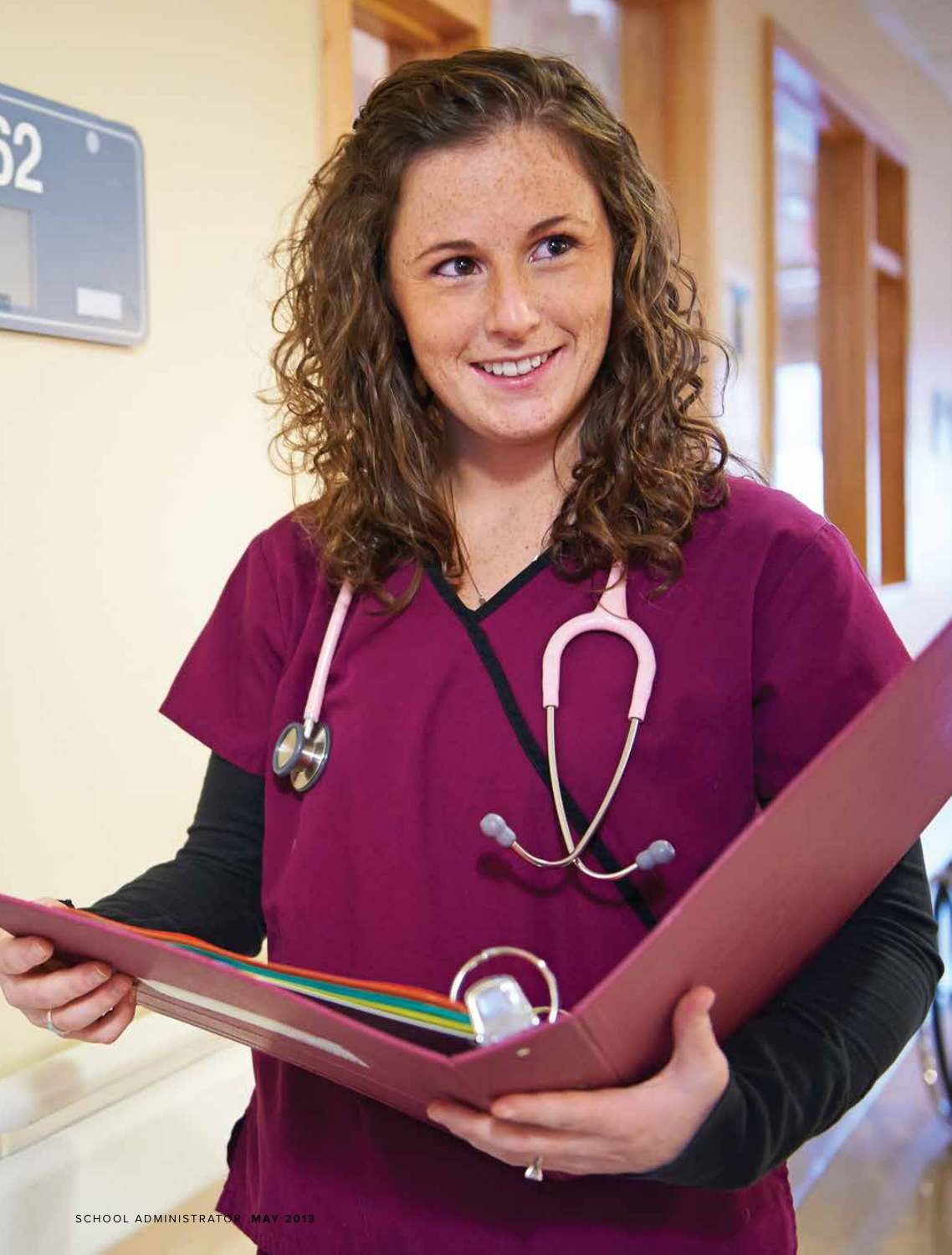# Goodbye *to*  Voc-Ed  *the* STEREOTYP

# Advances in career technical education prove the merits of combining hands and minds

BY MICHAEL F. FITZPATRICK

attended<br>south-ce rank Denecke didn't grow up thinking he would become an electrical engineer one day — much less go off to college and earn an advanced degree. He was an immigrant whose Indonesian-born parents hadn't advanced beyond high school. What expanded his horizons, Denecke says, was the electronics program he attended at Blackstone Valley Tech High School in

south-central Massachusetts.

At the career technical secondary school, Denecke's electronics teachers spoke of the oppor-

**Mikaela Johnson, a graduate of the health services program at Blackstone Valley Vocational Regional School District in Upton, Mass., works as a nurse.**

tunities that college would offer. His instructors provided a strong technical base in electronics and instrumentation that enabled him to succeed at a co-op job with a local firm. That work helped support him during four years of college and led to a full-time position after graduation. He's since earned a master's degree in electrical engineering and worked his way up in fewer than 10 years to project management for an S&P 500 company.

Denecke's account is one of many success stories that have their origins at vocational technical systems across the country. Clearly, it does not fit the stereotype that voc-tech education is merely an alternative educational path for students with limited academic success who simply need to acquire basic trade skills.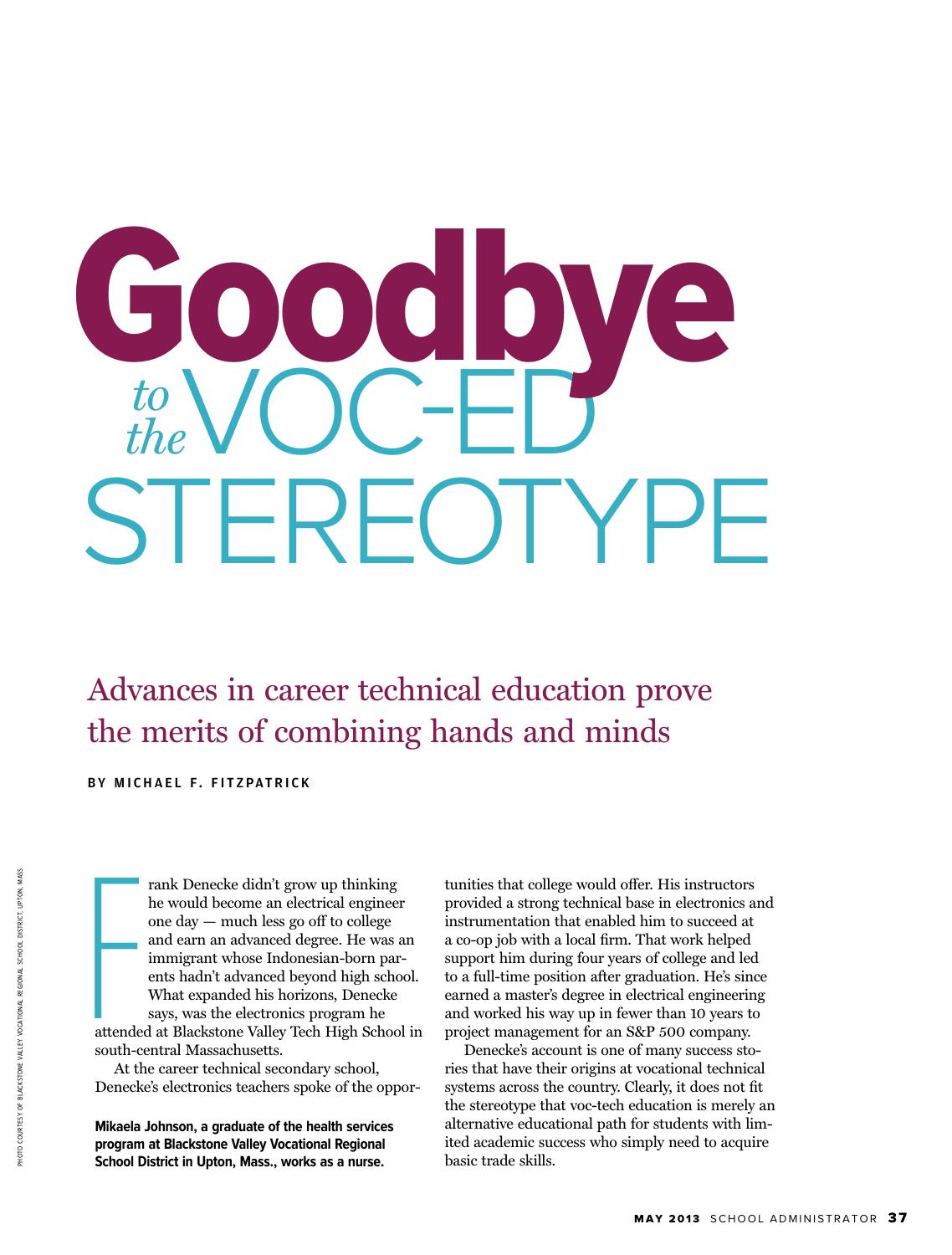## **Delayed Appreciation**

Mikaela Johnson's story doesn't fit the common stereotype either.

"I have always wanted to be a nurse, for as long as I can remember. I chose to go to a vocational high school because I felt it would give me a head start when I went off to nursing school," says Johnson, who graduated from Blackstone Valley's health services program in 2007 and then earned a bachelor's degree in nursing.

Her high school's health services shop prepared Johnson in ways she didn't fully recognize or appreciate while she was enrolled. "I learned so many skills that are vital to my success as a nurse," she says. "I was forced to think critically and use my resources to find answers. I was encouraged to take responsibility for my own education. My classmates and I were taught to work as a team. We learned professionalism and the importance of respect. Our teachers believed we were capable young adults and

**"Frank, Mikaela and Jim are successful not because they completed career and technical courses in high school, but because** they had an education that provided them with the essential tools **for living productive lives in a fast-paced and constantly evolving world."**



treated us as such. They had high expectations and made us eager to reach them."

Johnson now is employed as a registered nurse in the cardiac care unit of an area medical center. She is furthering her education in graduate school, working to become an advanced nurse practitioner.

## **A Launching Point**

Jim Chase, a 1981 graduate of Blackstone Valley's manufacturing program, entered vocational education along stereotypical lines. He had struggled academically and socially in the local public schools he attended.

When Chase came to the high school's career and technical program as a transfer student, he carried with him a great deal of unchanneled anger due to family upheaval. "(This) was an opportunity for me to have a fresh start and to convert my negative energy into something positive," he says. "The metal fabrication shop at BVT is where I experienced my first successes, which helped to build strong selfesteem and taught me that hard work can deliver results."

He has delivered professionally over a 30-year career in manufacturing. Starting as a welder and moving through a variety of manufacturing jobs, ranging from drafting to sales and marketing, Chase is now president and founder of five successful joint ventures for manufacturing and product distribution companies with national and international connections.

## **Grounded in Relevancy**

Frank, Mikaela and Jim are successful not because they completed career and technical courses in high school, but because they had an education that provided them with the essential tools for living productive lives in a fast-paced and constantly evolving world.

As a career and technical educator for more than 40 years, I often am asked about the mission of career and technical education in the technologydriven global society of the 21st century. Those of us who are educators at the secondary school level long have understood the value of using the world of work to engage and motivate students. Trying to make someone learn what he or she doesn't want to learn can be a frustrating endeavor. Unless the subject matter is actually used in real life, the student quickly forgets what has been taught. Long-lasting learning occurs when a student is interested in the subject and can see the connection to his or her As a career and technical educator for infore than<br>40 years, I often am asked about the mission of<br>career and technical education in the technology-<br>driven global society of the 21st century. Those of<br>us who are educators

**Electrical engineer Frank Denecke, an alumnus of Blackstone Valley's electronics program, handles project**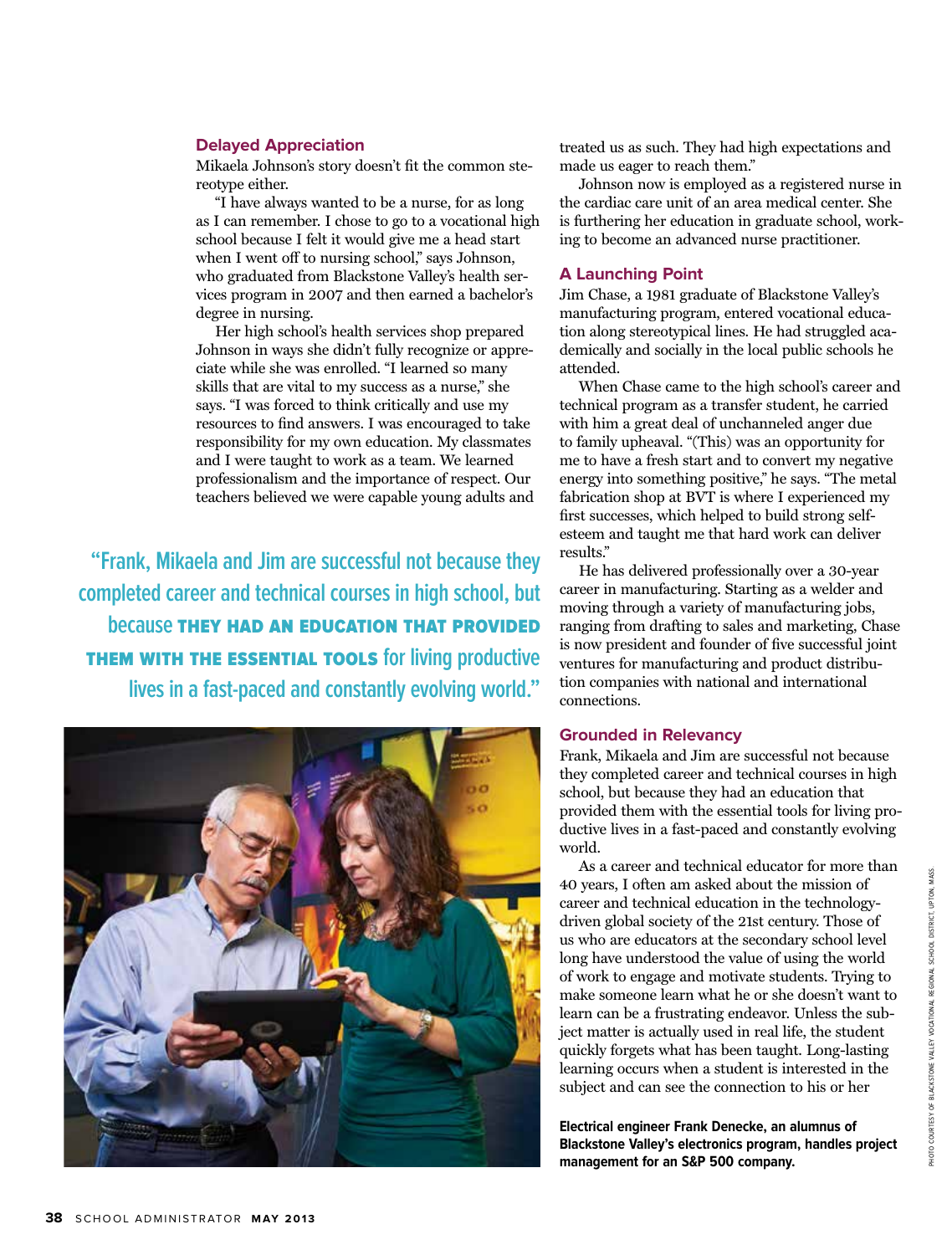**Jim Chase, who studied manufacturing at Blackstone Valley Vocational Regional School District, is president of a firm involved in manufacturing and product distribution.**

# future life.

Vocational technical teaching, which is grounded in preparation for specific careers, serves as a fulcrum between learning and real work. It is individualized, realistic and relevant — and appeals to a large and diverse group of high school students.

As technology has advanced in rapid-fire progression, vocational technical educators have seen their fields of expertise become more sophisticated, resulting in stricter hiring and performance standards and credential requirements. Virtually

every workplace now establishes quality standards for its employees. Nurses, HVAC technicians, cosmetologists, electricians, airline pilots, accountants, automobile mechanics, lawyers, physicians and teachers all require certifications and/or licenses. Some of these credentials are national, and others are state-specific, but all require an established level of proficiency and an ability to communicate that proficiency effectively.

While vocational educators still must focus on teaching the specific skills required for a particular career path, they also must provide a more rigorous course of academic preparation to enable students to meet the higher standards awaiting them in the workplace.

#### **Advanced Skills**

In today's complex global society, every student, whether pursuing a traditional education path or opting for career training by way of a CTE system, must be equipped with a set of basic skills that is far more sophisticated and advanced than that required in the manufacturing-based economy of 50 years ago. Gainful employment today requires teaming, communication and technological skills like never before. As new information, communication and media technologies connect people, ideas and data across the world simultaneously, workers must function effectively in international and cross-cultural situations.

At Blackstone Valley Tech, we are training students for careers they will enter in four to eight years — careers that undoubtedly encompass emerging technologies. Our students need to be equipped to quickly grasp the innovations that will affect their



**"While vocational educators still must focus on teaching the specific skills required for a particular career path, they also must** provide a more rigorous course of academic preparation **to enable students to meet the higher standards awaiting them in the workplace.**

careers during the intervening years and into the future. Therefore, we must acknowledge a new role for career and technical education in our public schools, a role that prepares students for lifelong learning.

Effective vocational technical training focuses on providing college, business and industry with candidates who are capable of meeting today's demands and tomorrow's challenges. While not all students choose to enroll in higher education directly after high school, most graduates ultimately conclude that some postsecondary education is the key to a better life for themselves and their families. Public education, including CTE, must guarantee that students who enlist in the armed services or go straight to work are equipped with the academic preparation to resume formal education at some later date.

Academic learning is reinforced in the best vocational technical schools through across-the-curriculum approaches to reading, writing and mathematics. In these schools, academic teachers routinely coordinate lesson plans with shop instructors, using subject matter related to students' career fields to reinforce academic concepts. A math teacher will